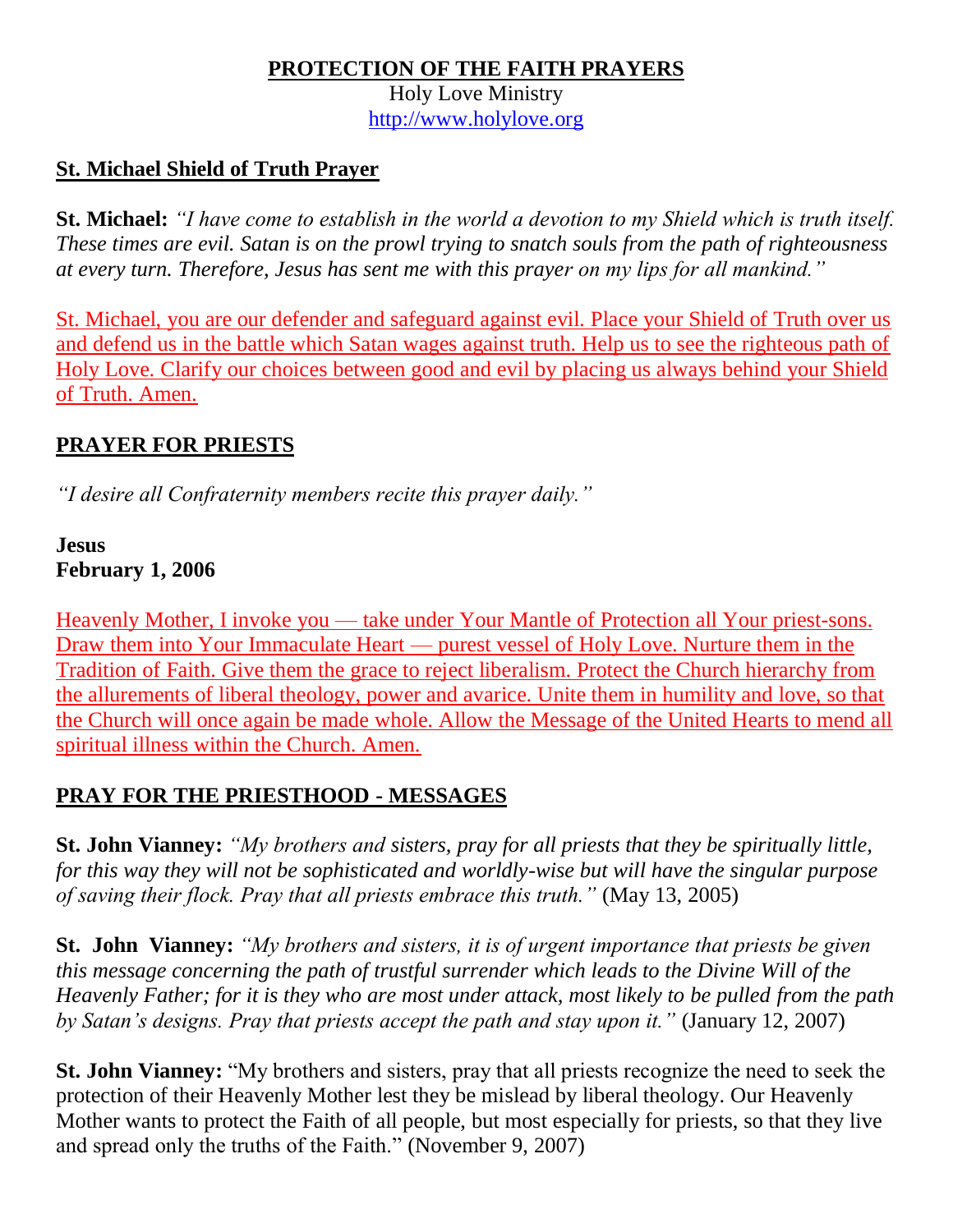#### **Blessed Mother:**

*"My daughter, today I am asking special prayers and sacrifices for the many priests who are being misled to believe My apparitions here are not genuine. Through false discernment, Satan has woven his way into the hearts of a few to mislead many. The enemy especially targets priests, for they can touch so many souls."*

*"It is these few who have opened their hearts to self-righteous error, that have quickly and with certainty, chosen to oppose Heaven and this Mission. If it was you yourself on the path of perdition, if it was you yourself guilty of calumny, detraction and lies, you would want them to pray for you. As it is, they refuse correction, and so, we must pray all the harder for them. I love them, as they are My children, too. Pray for them, as well as the priests they mislead."* (August 20, 2007)

### **PRAYERS AND GUIDELINES FOR PRIESTS**

### **CONSECRATION TO THE EUCHARISTIC HEART FOR PRIESTS**

My Jesus, Divine Good, accept my heart as Your instrument in the world through Holy Love, which is the Immaculate Heart of Mary. I consecrate my vocation in this present moment to Your Eucharistic Heart. I will dedicate my life to bringing the Holy Eucharist to those You lead me to, and to whom I am led. I desire union and faithfulness to the Will of the Eternal Father through consecration to Your Eucharistic Heart. Amen.

*"As there are many priests coming here, both Orthodox and Roman Rite, I desire at this time to address them."*

*"My brothers, in this present moment, I desire that you rededicate your lives and your vocation. Consecrate yourselves to My Eucharistic Heart through the Immaculate Heart of My Mother. Then, through the Eucharistic Heart of your Lord and Savior, be consecrated to the Divine Will of the Eternal Father. Through this recommitment, you will live in Divine Love."*

**Jesus May 31, 2005**

#### **PRAYER TO STRENGTHEN VOCATIONS**

Dear Jesus, I place myself under the Complete Blessing of the United Hearts. With this Blessing, I desire a deep understanding of my faults. With your help, I will not defend myself, but by Your assistance, work to overcome every obstacle and weakness that holds me back on the path of holiness. Impress on my heart a great love for the virtues, most especially Holy Love and Holy Humility, so that every virtue can increase in me. I desire to be holy, and I desire sanctification by living in God's Divine Will. Amen.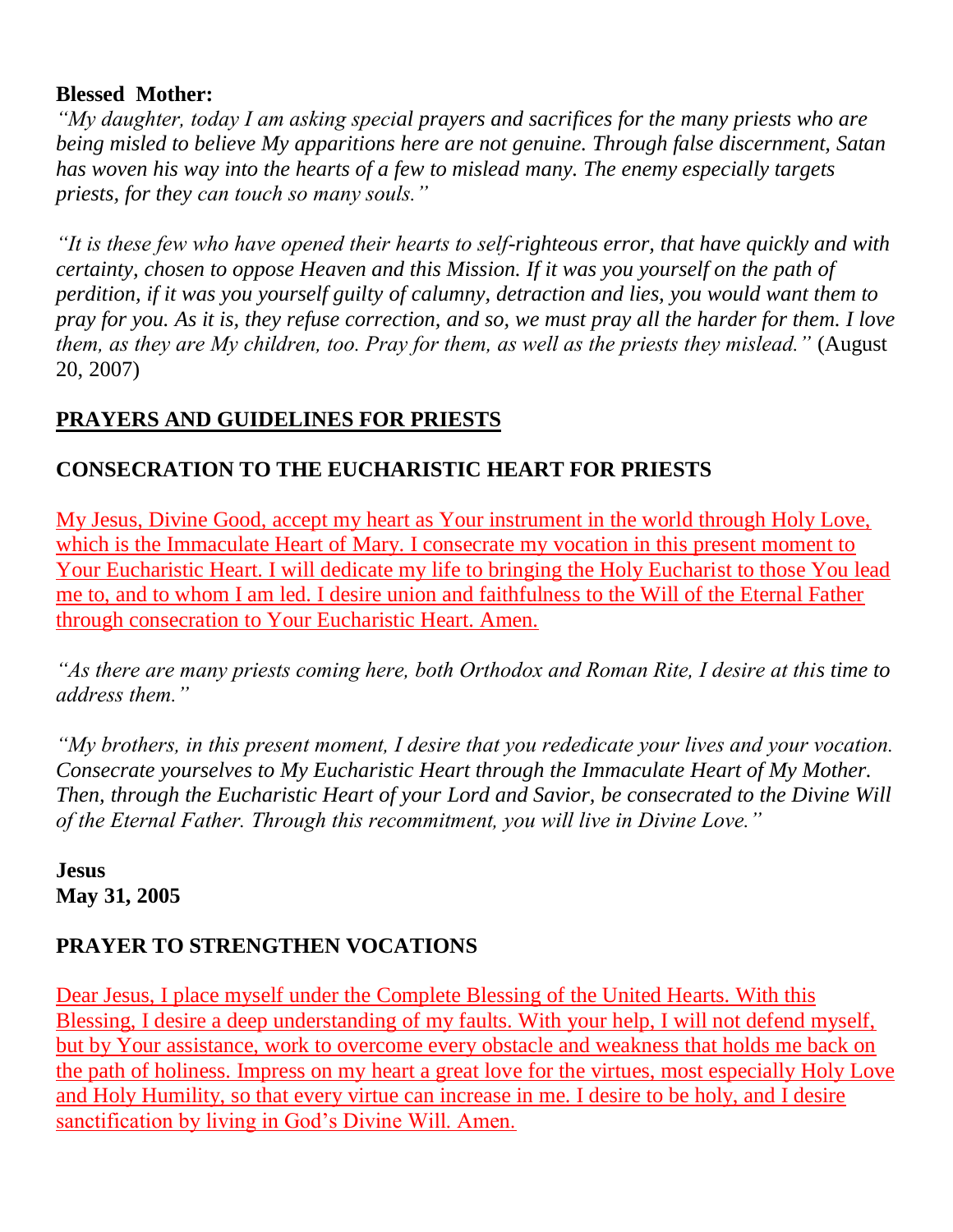*"My daughter, I desire that all priests receive and recite this prayer every day from the heart. It will strengthen vocations and boost sagging spirits."*

*"Priests who faithfully recite this prayer will receive My special protection over their vocations. By My Hand, they will be led to the Heart of the Paternal Father."*

**Blessed Mother August 18, 2007**

#### **Seek Blessed Mother's Protection**

**St. John Vianney:** *"Today, my brothers and sisters, vocations are lost and paralyzed because they are not offered to the protection of the Holy Mother. It is She who protects vocations and strengthens them in graces and virtue."* (July 13, 2007)

## **GUIDELINES FOR PRIESTS**

**St. John Vianney:** *"Child of Christ, here are some guidelines for priests — not only the ones who come here, but also the ones who are deciding about the Messages or the Confraternity."*

1. "Frequent confession after much soul-searching."

2. "Pray for discernment. An opinion or a judgment is not discernment. Realize that today some Dioceses are compromised by error — by liberalism."

- 3. "Use your guardian angel. Develop a love for this angel God has given you."
- 4. "Love the souls in your charge, and do all in your power to bring them to salvation."
- 5. "Be humble and childlike. Avoid intellectual pride. Give all credit to God from your heart."
- 6. "Pray for the Poor Souls. They have much power. Put them to use."

*"If priests follow these guidelines, Jesus promises a strengthening of their vocations."* (November 1, 2007)

# **FOR THE REMNANT FAITHFUL**

## **SEARCH FOR TRUTH ACCORDING TO THE TRADITION OF FAITH**

Father, Son and Holy Spirit, grant me — **Temperance** — not to accept everything at face value. **Prudence —** to search out the truth. Wisdom — to recognize the truth. Amen.